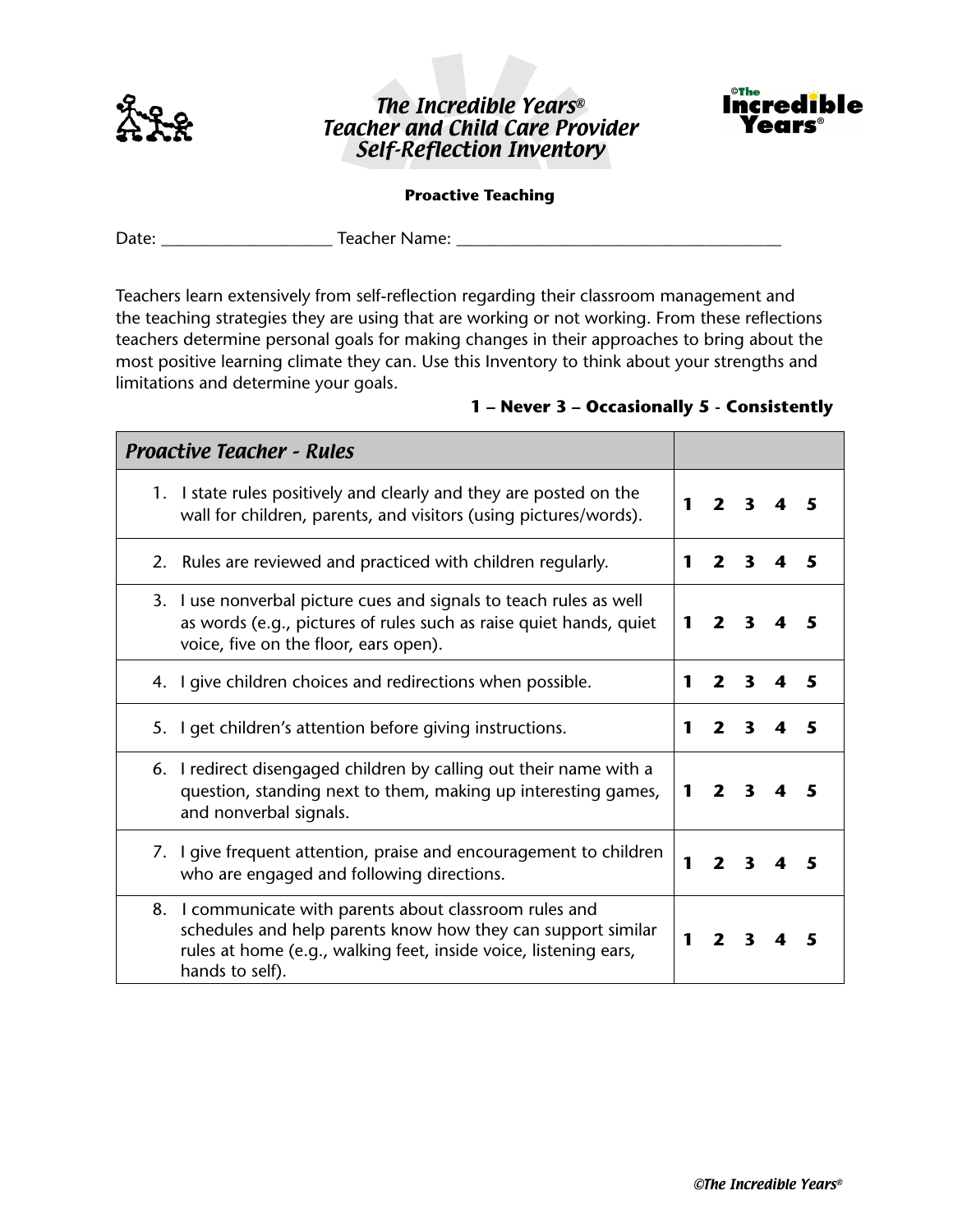| <b>Proactive Teacher - Schedules</b>                                                                                                                                                                                                                       |   |                         |                         |   |
|------------------------------------------------------------------------------------------------------------------------------------------------------------------------------------------------------------------------------------------------------------|---|-------------------------|-------------------------|---|
| 1. My classroom routines and schedules are consistent, predictable<br>and allow for flexibility.                                                                                                                                                           | 1 | 2                       | 3                       |   |
| 2. Visual pictures/cues are used to indicate different activities on<br>schedule (e.g., small group circle time, unstructured play time,<br>teeth brushing or hand washing, outside play, lunch).                                                          | 1 | $\mathbf{2}$            | 3                       | 5 |
| 3. My classroom schedule alternates active and vigorous activities<br>(outside activities or free choice) with less active activities (story<br>time).                                                                                                     | 1 | 2                       | 3                       |   |
| 4. I provide a balance between teacher-directed and child-directed<br>activities.                                                                                                                                                                          | 1 | $\mathbf{2}$            | 3                       |   |
| 5. I have a system in place for students to choose between play<br>areas during unstructured times (center cards for activity areas<br>such as block center, dress up and kitchen pretend play area,<br>book area).                                        | 1 | $\mathbf{2}$            | 3                       | 5 |
| 6. My large group circle time is scheduled for no longer than 20<br>minutes.                                                                                                                                                                               | 1 | 2                       | 3                       | 5 |
| 7. My large group circle time includes many active responses from<br>children (e.g., singing and movement, stretch breaks, holding<br>cue cards, acting out responses, answering verbally as group,<br>puppet play) to encourage high rates of engagement. |   | $\overline{\mathbf{z}}$ | $\overline{\mathbf{3}}$ |   |
| 8. Free play or center time in my classroom is the longest activity<br>during play - allowing children time to choose materials, play<br>and clean up.                                                                                                     | 1 | $\mathbf{2}$            | 3                       |   |
| 9. I communicate with parents about classroom schedules and<br>welcome parents.                                                                                                                                                                            | 1 | 2                       | 3                       |   |

## **Future Goals about Schedules:**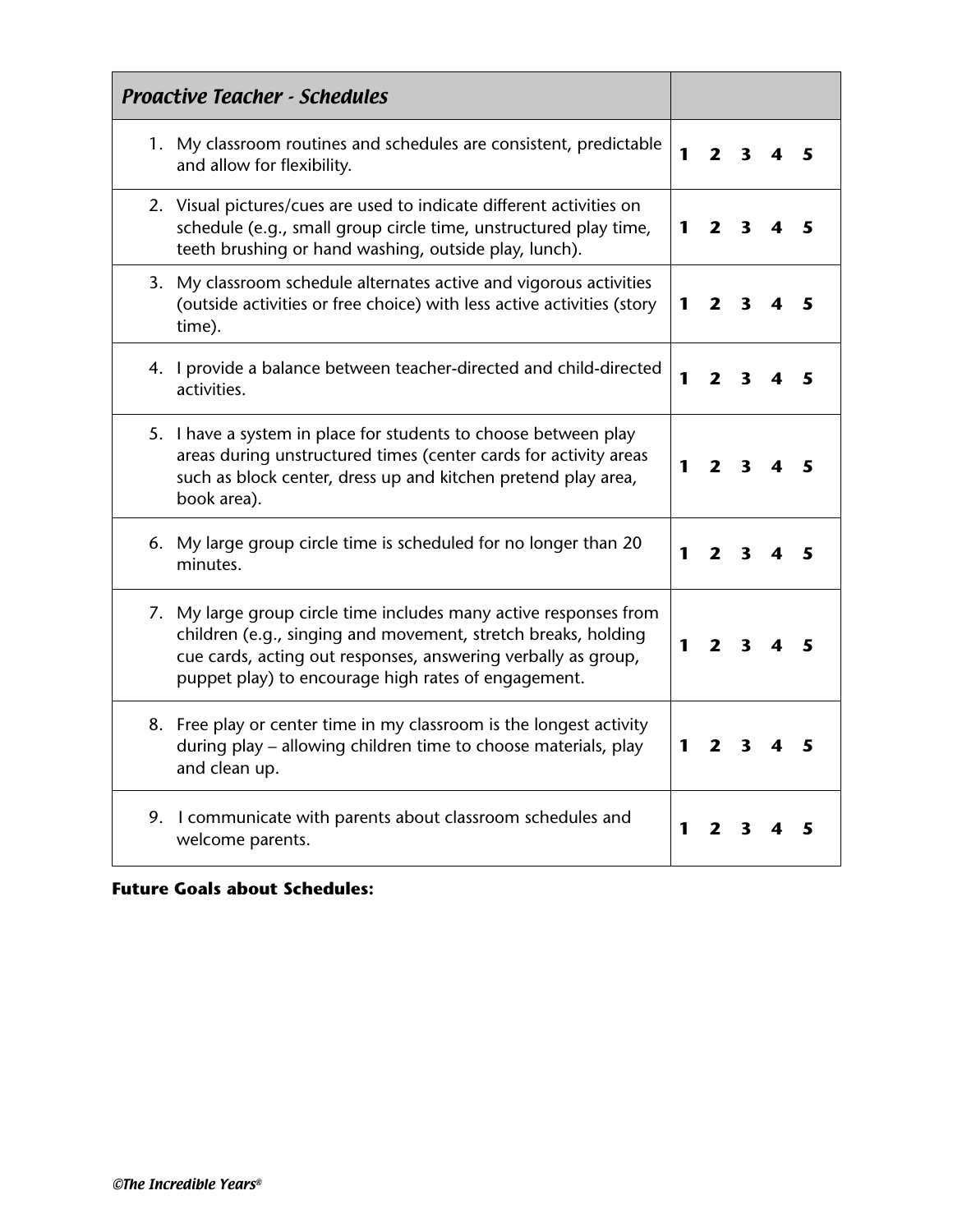| <b>Proactive Teacher - Transitions</b>                                                                                                                                                                             |   |              |              |   |   |
|--------------------------------------------------------------------------------------------------------------------------------------------------------------------------------------------------------------------|---|--------------|--------------|---|---|
| 1. I avoid unnecessary transitions and keep waiting time minimal.                                                                                                                                                  | 1 | $2^{\circ}$  | $\mathbf{3}$ | 4 | 5 |
| 2. I systematically teach children the expectations for transitions.                                                                                                                                               | 1 | $\mathbf{2}$ | $\mathbf{3}$ | 4 | 5 |
| 3. I warn children before a transition begins and transitions are<br>not rushed.                                                                                                                                   | 1 | $\mathbf{2}$ | 3            | 4 | 5 |
| 4. I use a consistent cue to signal a transition (e.g., bells, song,<br>clap, lights turned on and off).                                                                                                           | 1 | $\mathbf{2}$ | 3            | 4 | 5 |
| 5. I use visual pictures/cues and auditory sounds to note schedule,<br>transition cards, tape on floor for line up, quiet area, pictures<br>for daily jobs).                                                       | 1 | $\mathbf{2}$ | 3            | 4 | 5 |
| 6. I start circle time activity when a few children are ready to<br>begin and do not wait for everyone.                                                                                                            | 1 | $\mathbf{2}$ | 3            | 4 | 5 |
|                                                                                                                                                                                                                    |   |              |              |   |   |
| <b>Proactive Teacher - Classroom Environment and</b><br><b>Organization</b>                                                                                                                                        |   |              |              |   |   |
| 1. My classroom is well equipped with a variety of toys and<br>materials so that children of all skill levels have something to<br>play with.                                                                      | 1 | $\mathbf{2}$ | 3            | 4 |   |
| 2. My classroom is organized by learning centers and number of<br>children allowed in a center is limited with visual reminders<br>of how many children are allowed (e.g., hooks with names,<br>clothespins etc.). | 1 | $\mathbf{2}$ | 3            | 4 |   |
| 3. I have put picture labels are on low shelves to help children find<br>and return materials.                                                                                                                     | 1 | $\mathbf{2}$ | 3            | 4 | 5 |
| 4. I have provided toys that promote social interaction and they<br>are present in all learning centers (e.g., puppets, wagons, large<br>floor puzzles, turn-taking games etc.).                                   | 1 | $\mathbf{2}$ | 3            | 4 | 5 |
| 5. I have a systematic rotation plan in effect to increase novelty<br>and curiosity (e.g., sand or bubble table open at certain times).                                                                            | 1 | 2            | 3            |   | 5 |